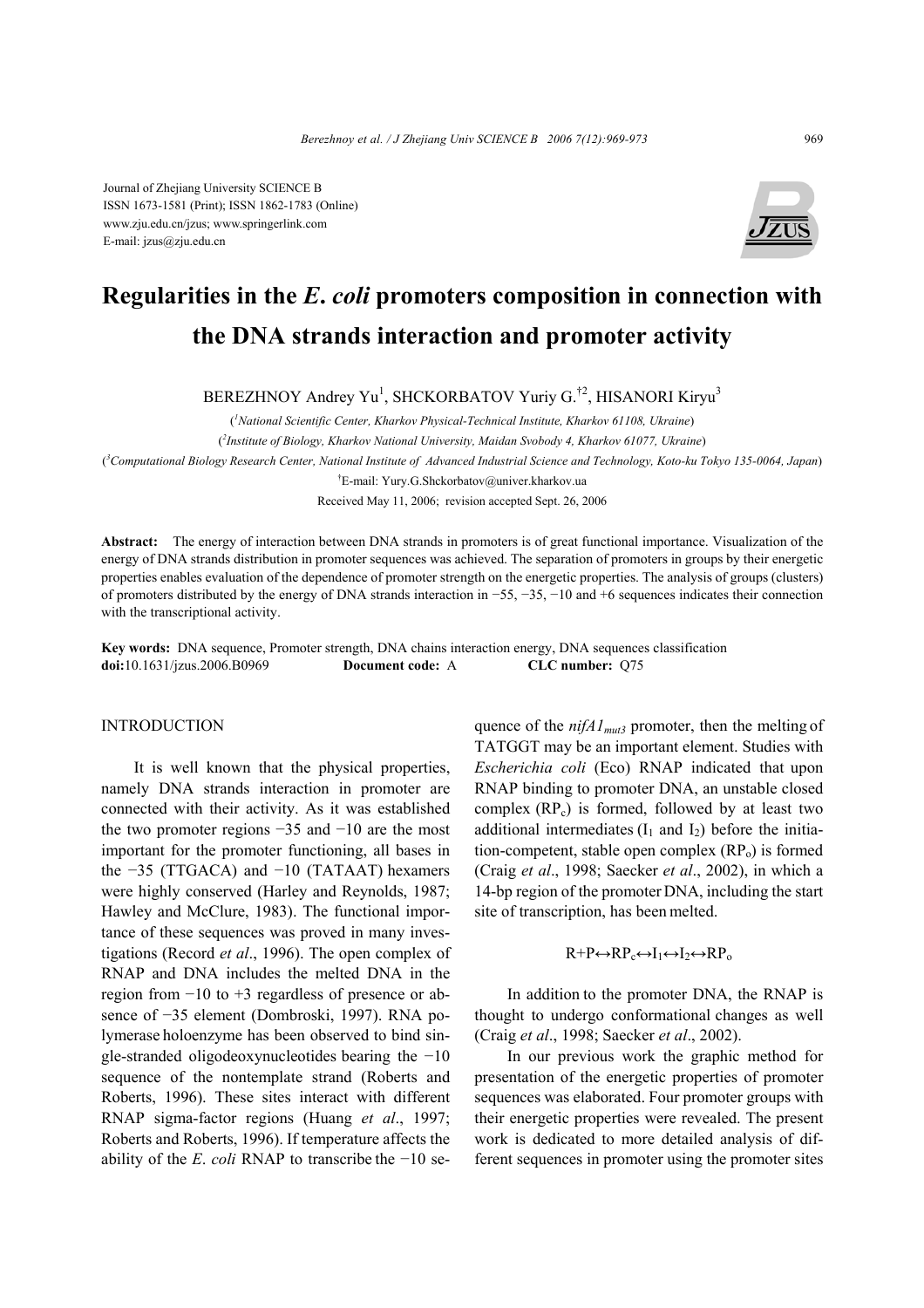distribution by their similarity.

## MATERIALS AND METHODS

#### **DNA sequences**

We obtained 106 *Escherichia coli* promoter sequences using  $\sigma^{70}$  subunit from the Regulon database (©2004, CIFN/UNAM all Rights Reserved. RegulonDB DataBase V 4.0, 02-FEB-05) thanks to courtesy of Regulon database administration (Table 1). All promoter sequences were transcribed with the aid of  $\sigma^{70}$ . Promoter strength (the promoter ability to initiate transcription) was measured with the help of fluorescent labelling method in microarray experiments on the total transcripts of *E*. *coli*. Promoter strength was determined in arbitrary units reflecting the fluorescence intensity (Kanehisa *et al*., 2004; Mori *et al*., 2000). Data for promoter strength was

obtained from KEGG EXPRESSION database (http://www.genome.jp/kegg/expression/) containing microarray data obtained by the Japanese research community. Orientation of promoter sequence in genome was determined as forward or reverse depending on the gene position in the genome. As far as we know forward and reverse orientation is not connected with gene functioning. The number of sequences analyzed was 106.

#### **Computer analysis**

We suggest the notion of DNA-sequence energy that is determined as a sum of energy of interaction of each nucleotide pair in promoter divided by nucleotide number. The energy of interaction of complementary nucleotides pair was determined (Kudritskaya and Danilov, 1976). The energy of AT-pair was determined as −29.33 kJ/mol and the energy of GC-pair was determined as −70.35 kJ/mol. We

| Promoter         | Promoter | Promoter | Promoter | Promoter    | Promoter        | Promoter | Promoter   |
|------------------|----------|----------|----------|-------------|-----------------|----------|------------|
| number           | name     | number   | name     | number      | name            | number   | name       |
| $\mathbf{1}$     | accA     | $28\,$   | dcuDp    | 55          | manA            | 82       | rho        |
| $\boldsymbol{2}$ | accB     | 29       | dinGp    | 56          | menAp           | 83       | rimL       |
| $\mathfrak{Z}$   | accD     | 30       | Div      | 57          | metB            | 84       | $\rm{rnh}$ |
| 4                | adk      | 31       | dppA     | 58          | metYp2          | 85       | rplJ       |
| 5                | alaS     | 32       | drpA     | 59          | mhpR            | 86       | rplK       |
| 6                | ampC     | 33       | Efpp     | 60          | mraZp           | 87       | rplT       |
| $\boldsymbol{7}$ | $arsR$   | 34       | fimBp1   | 61          | nanAp           | 88       | rpoB       |
| $\,$ $\,$        | asnBp    | 35       | folA     | 62          | narUp1          | 89       | rpoN       |
| 9                | aspC     | 36       | Frrp     | 63          | nohAp           | 90       | rpsJ       |
| 10               | astCp1   | 37       | ftsJp1   | 64          | $\mathrm{otsB}$ | 91       | rsdp2      |
| 11               | atpI     | 38       | fxsAp    | 65          | paaXp           | 92       | sbcB       |
| 12               | bcp      | 39       | galRp    | 66          | pcnBp           | 93       | serB       |
| 13               | btuB     | 40       | gcvR     | 67          | Pdx             | 94       | smp        |
| 14               | cdh      | 41       | glnS     | 68          | pfkB            | 95       | spc        |
| 15               | cedAp    | 42       | Gnd      | 69          | Pgi             | 96       | str        |
| 16               | cfap1    | 43       | hemHp    | $70\,$      | Phe             | 97       | sufAp      |
| 17               | clpAp1   | 44       | hemN     | $71\,$      | pheS            | 98       | tesA       |
| 18               | cmk      | 45       | hepAp    | $72\,$      | pntA            | 99       | thrA       |
| 19               | corA     | 46       | hisA     | 73          | ppc             | 100      | tufB       |
| $20\,$           | creA     | 47       | hisB     | 74          | pthp            | 101      | ung        |
| 21               | cusCp    | 48       | Hiss     | 75          | ptr             | 102      | upp        |
| $22\,$           | cusRp    | 49       | hscB     | 76          | purA            | 103      | xseBp      |
| 23               | cutA     | 50       | katE     | $77 \,$     | putA            | 104      | ybjCp      |
| 24               | cysE     | 51       | lacI     | 78          | pyrEp2          | 105      | yeiKp      |
| 25               | dapA     | 52       | Lep      | 79          | pyrF            | 106      | yhcA       |
| $26\,$           | dapB     | 53       | Lpp      | 80          | relA            |          |            |
| $27\,$           | dapD     | 54       | lysP     | $8\sqrt{1}$ | rep             |          |            |

**Table 1 Promoters list**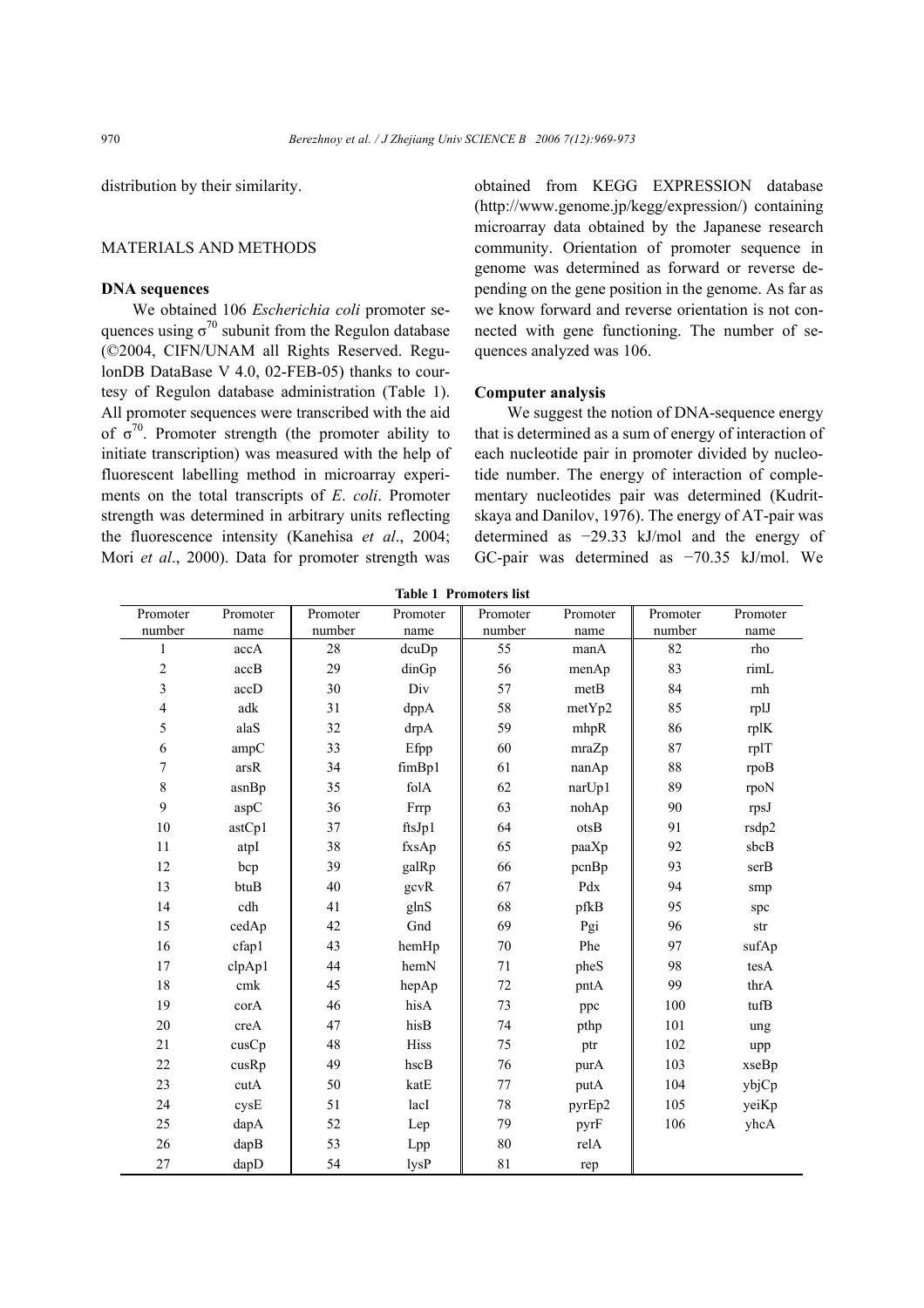determined the mean energy of interaction in complementary nucleotides by means of "sliding-window" method. The mean energy of interaction was attributed to the nucleotide pair in the center of the 10 nucleotides window which shifted from left to right with the Step 1 nucleotide.

The process of division on clusters consists of the following stages:

1. We obtained the mean sequence of all promoter sequences sets. The procedure includes determination of the most frequently occurring nucleotide on each position of the sequence by simply comparing nucleotides in all of the analyzed sequences. Such a resulting sequence we call "mean sequence".

2. We determined the quantity of nucleotides differences of each analyzed sequence with the "mean sequence".

3. We associated the quantity of differences of each sequence and put all the analyzed sequences in order according to the quantity of their differences from the "mean sequence".

4. We found the difference between the maximal and minimal number of differences from the mean sequence.

5. We divided the number obtained by 9, which is the clusters size.

6. We consequently assigned to each cluster all the sequences whose differences are within the limits of cluster. If the quantity of elements in every cluster was less than 3 we repeated the division on clusters once more with the number of clusters decreased by one. The resulting number of clusters for different sequences sets was different and equaled 5 to 4.

Computer programs for obtaining energy distribution according to nucleotide position and for arrangement of sequences into groups were elaborated on by Berezhnoy and Shckorbatov (2005).

## RESULTS

In our previous work (Berezhnoy and Shckorbatov, 2005), the nucleotide interaction's energy distribution as analyzed by our promoters looks as shown in Fig.1 indicating that the energy minima are connected with the four areas  $(-55, -35, -10, -16)$ . The sequences located at  $-35$ ,  $-10$  and  $+6$  positions are often analyzed (Lewin, 2004). We propose additionally to analyze −55 sequence (10 nucleotides). We analyzed in the current article the nucleotide interaction energy distribution in all of these areas and in the whole promoter. We determined the mean (consensus) distribution of the nucleotide interaction energy via promoter. With cluster analysis using method for determining the Euclidian distances, we sorted all 106 promoters on four clusters. The results obtained are presented in Table 2. All the clusters significantly differ in the energy distribution through the promoter length. We determined the energy distribution throughout the promoters,  $-35$  sequences,  $-10$  sequences and +6 sequences. We determined five groups in these sequences based on the similarity of energy distribution in the above sequences. The dependences of mean strength of promoters in each cluster on the mean energy of the same cluster are presented in the Fig.2. The points in these figures represent the clusters of corresponding promoter sequences. Our data indicate the absence of linear dependence between these parameters. The functions describing these dependences are presented in Table 3. As one can see from the Fig.2, the dependences of mean strength in clusters on the energy of DNA chains interaction in the whole promoter, −35 sequence and +6 sequence are very similar and have parabolic shape. It means that the strongest promoters have mean energy values and that the most energetic promoters have minimal strength. Dependence of the mean clusters energy on the energy of DNA chain interaction in −55 sequence has relatively more complex character revealing two maxima of promoter strength. The promoters arranged by the energy of



**Fig.1 Dependence of mean energy of interaction between complementary DNA nucleotides on the mean window center position in promoter sequences**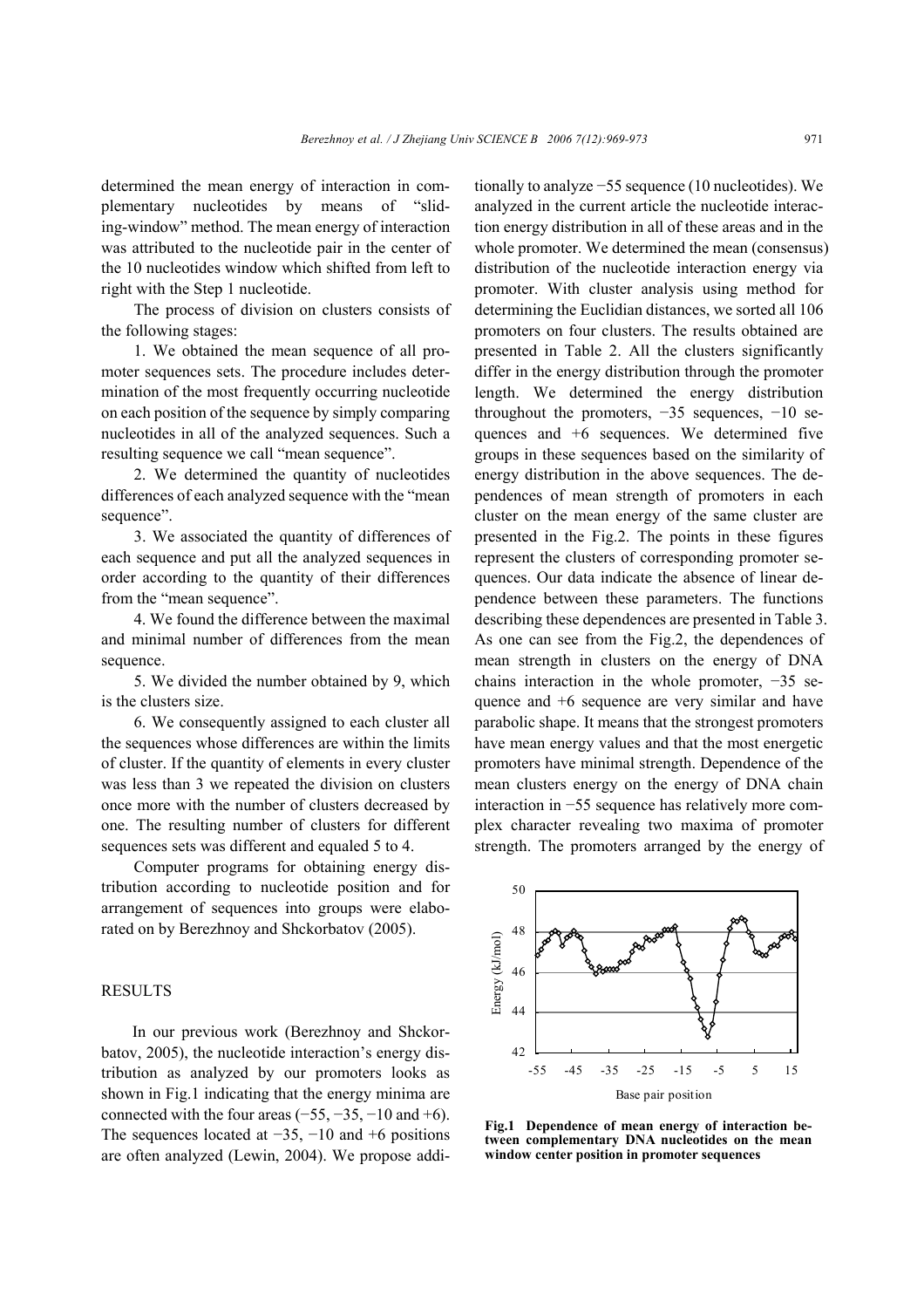

**Table 2 Cluster's composition in the whole promoter and in its parts (−55, −35, −10 and +6 sequences)** 

| Promoter<br>site | Cluster's<br>number | Numbers of promoters in cluster                                                                                                                                                                                        |  |  |  |  |
|------------------|---------------------|------------------------------------------------------------------------------------------------------------------------------------------------------------------------------------------------------------------------|--|--|--|--|
| Whole            | -1                  | 2, 10, 16, 17, 20, 28, 40, 41, 42, 53, 59, 61, 72, 76, 83, 99, 104                                                                                                                                                     |  |  |  |  |
| promoter         | 2                   | 7, 8, 9, 11, 12, 21, 26, 29, 32, 34, 36, 37, 38, 43, 46, 50, 55, 56, 57, 62, 66, 68, 69, 71, 75, 77, 80,<br>84, 86, 87, 91, 93, 100, 101, 102, 105                                                                     |  |  |  |  |
|                  | $\overline{3}$      | 3, 4, 5, 13, 14, 22, 24, 25, 27, 30, 31, 33, 35, 39, 44, 47, 52, 54, 58, 67, 70, 73, 74, 85, 88, 89, 90,<br>92, 94, 95, 96, 97, 103                                                                                    |  |  |  |  |
|                  | 4                   | 1, 6, 15, 18, 19, 45, 48, 51, 60, 63, 64, 65, 78, 79, 81, 82, 106                                                                                                                                                      |  |  |  |  |
|                  | 5                   | 23, 49, 98                                                                                                                                                                                                             |  |  |  |  |
| $-55$            | 1                   | 8, 11, 16, 22, 25, 26, 28, 34, 41, 43, 46, 51, 59, 61, 62, 69, 72, 91, 93, 100, 101, 102, 104, 105, 106                                                                                                                |  |  |  |  |
| sequence         | 2                   | 12, 13, 17, 18, 21, 29, 30, 33, 36, 38, 42, 50, 57, 58, 67, 68, 71, 73, 74, 75, 77                                                                                                                                     |  |  |  |  |
|                  | 3                   | 2, 4, 6, 7, 15, 19, 20, 27, 31, 35, 40, 44, 45, 49, 52, 53, 54, 55, 56, 64, 76, 78, 80, 83, 84, 86, 94, 95,<br>96, 97, 98, 103                                                                                         |  |  |  |  |
|                  | 4                   | 3, 5, 9, 24, 32, 37, 39, 48, 60, 63, 66, 70, 81, 82, 85, 88, 89, 90, 92                                                                                                                                                |  |  |  |  |
|                  | 5                   | 1, 10, 14, 23, 47, 65, 79, 87, 99                                                                                                                                                                                      |  |  |  |  |
| $-35$            | 1                   | 2, 3, 8, 10, 11, 14, 16, 28, 32, 36, 37, 38, 40, 42, 44, 47, 59, 61, 62, 78, 79, 80, 88, 92, 101, 105                                                                                                                  |  |  |  |  |
| sequence         | 2                   | 1, 5, 6, 7, 9, 12, 18, 20, 21, 23, 25, 27, 33, 39, 41, 51, 53, 55, 56, 58, 60, 65, 66, 69, 70, 71, 72, 74,<br>76, 77, 84, 85, 87, 94, 96, 97, 99, 100, 103, 104                                                        |  |  |  |  |
|                  | 3                   | 4, 13, 15, 17, 19, 22, 24, 29, 30, 31, 34, 35, 43, 45, 46, 48, 49, 50, 52, 54, 57, 63, 64, 67, 68, 73, 75,<br>81, 82, 83, 86, 89, 90, 91, 93, 95, 98, 102, 106                                                         |  |  |  |  |
|                  | $\overline{4}$      | 26                                                                                                                                                                                                                     |  |  |  |  |
| $-10$            | -1                  | 10, 11, 18, 33, 34, 36, 37, 55, 56, 58, 59, 61, 85, 90, 95, 96, 98, 102                                                                                                                                                |  |  |  |  |
| sequence         | 2                   | 1, 3, 5, 6, 15, 16, 17, 19, 20, 22, 23, 27, 28, 32, 35, 38, 42, 43, 44, 46, 47, 48, 49, 50, 52, 53, 54, 60,<br>63, 64, 65, 66, 67, 68, 69, 71, 72, 73, 74, 75, 76, 78, 79, 80, 81, 82, 83, 86, 87, 88, 92, 94, 97, 100 |  |  |  |  |
|                  | 3                   | 2, 4, 12, 13, 21, 25, 26, 29, 30, 31, 39, 40, 41, 45, 51, 57, 70, 77, 84, 91, 99, 101, 103, 104, 105, 106                                                                                                              |  |  |  |  |
|                  | $\overline{4}$      | 7, 8, 9, 14, 24, 62, 89, 93                                                                                                                                                                                            |  |  |  |  |
| $+6$             | 1                   | 1, 4, 11, 12, 16, 21, 30, 32, 34, 35, 50, 54, 55, 56, 61, 66, 70, 86, 91, 96, 102, 103                                                                                                                                 |  |  |  |  |
| sequence         | 2                   | 2, 5, 8, 10, 18, 19, 26, 27, 33, 37, 41, 42, 43, 45, 46, 52, 57, 58, 59, 60, 63, 65, 67, 68, 69, 73, 74,<br>77, 82, 83, 84, 85, 89, 95, 104                                                                            |  |  |  |  |
|                  | 3                   | 3, 6, 9, 14, 20, 22, 25, 28, 38, 39, 47, 51, 53, 64, 71, 72, 76, 79, 88, 90, 92, 93, 94, 97, 106                                                                                                                       |  |  |  |  |
|                  | 4                   | 7, 13, 17, 23, 24, 36, 48, 75, 78, 80, 81, 87, 98, 99, 100, 101                                                                                                                                                        |  |  |  |  |
|                  | 5                   | 15, 29, 31, 40, 44, 49, 62, 105                                                                                                                                                                                        |  |  |  |  |